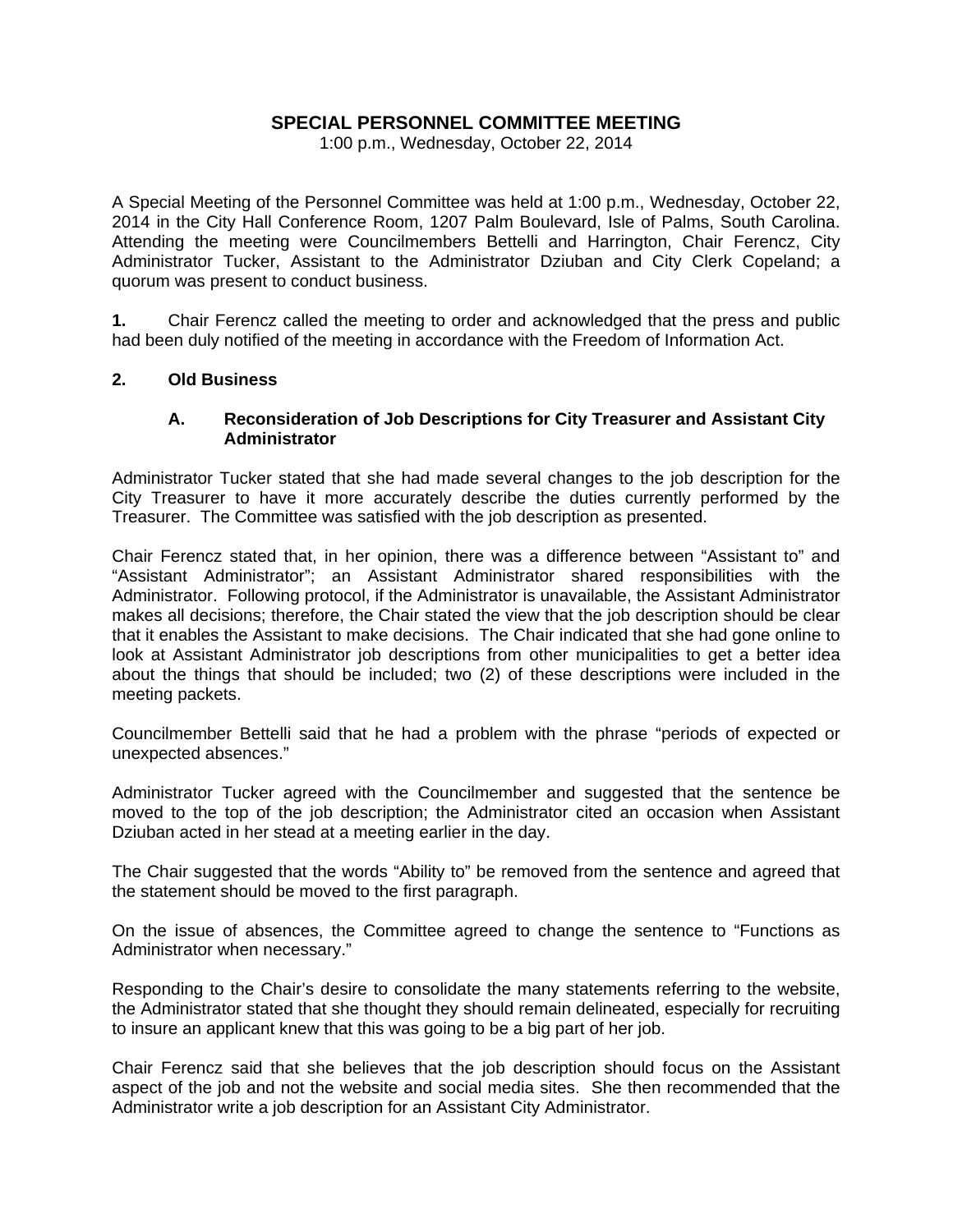Since City Council was reluctant to approve some, but not all, of the revised job descriptions, the Committee asked Administrator Tucker to try to have a new job description for the Assistant City Administrator for the Committee to review at a special meeting called for Thursday, October 23 at 2:00 p.m. in the Conference Room. Administrator Tucker was confident that she and Assistant Dziuban could have a new description for that meeting; Assistant Dziuban left the meeting to generate an agenda for the special meeting and to notice it on the website.

# **B. Discussion of Job Description and Evaluation Tool for the City Administrator**

Chair Ferencz told the Committee that the multi-colored job description in packets was a compilation of the job descriptions presented at the October 8 meeting that combined input from the Chair and Councilmember Harrington's revisions and now incorporated Councilmember Bettelli's version as well. The last two (2) job descriptions in packets were the same; the first contains headings and the second does not.

Councilmember Bettelli suggested that the Committee use the multi-colored version as its work document for this meeting.

After extensive deliberation and discussion, the Committee unanimously agreed on a version without headings that will be presented to City Council for approval at its October meeting.

### **MOTION: Councilmember Bettelli moved to recommend to City Council for the approval of the job description for the City Administrator; Councilmember Harrington seconded and the motion PASSED UNANIMOUSLY.**

Chair Ferencz said that she had completely revamped the previous evaluation form presented for the Committee's review; she explained that she liked this format because it is an Excel spreadsheet that automatically calculates, and criteria are grouped together under the same attribute titles, which do not have to remain.

In this form, the person is not being rated on a scale of one to five (1-5) of whether the task was done or not, but considers the percentage of time – no one is capable of doing everything one hundred percent (100%) of the time. The evaluator has the opportunity to indicate those things that are done one hundred percent (100%) of the time and graduates down from there; it is more than just was the task done or not. The descriptives that follow the headings were taken from the functions that are in the job descriptions, which follows the Chair's belief that the evaluation should follow the job description.

Councilmember Bettelli commented that the newest evaluation tool has fifty-four (54) items to respond to and the existing tool has sixteen (16), and Councilmembers already struggle to turn them in on time. He referred to item four under the heading of "Leadership" that states the following:

Provides mentoring and coaching to key staff as part of their evaluation.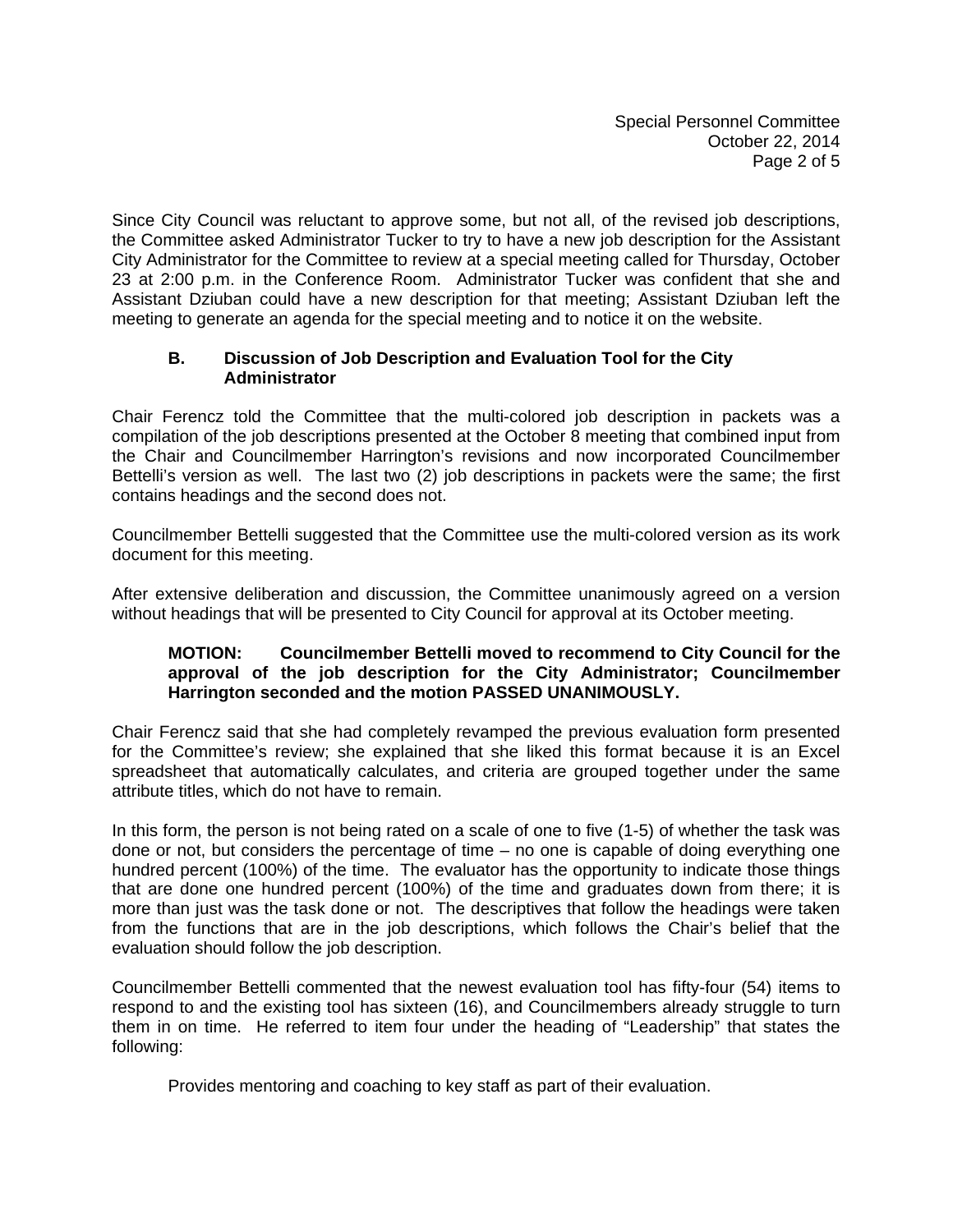The Councilmember asked what type of documentation would an administrator need to show to a councilmember; he added that he was thinking of the paper trail that would end up being "enormous" at a time that the City is working with a lean budget and a lean staff.

On that issue, Administrator Tucker stated that she did not think it was appropriate for Councilmembers to see the evaluations of individual staff members; she noted that many could have growth opportunities, criticisms or praises in their evaluations that could improve over the years; if Councilmembers were to have access to evaluations, they could be prejudiced toward that employee. The Administrator agreed that it would be difficult to document that cate-gory.

Councilmember Bettelli then questioned the statement that reads;

Motivates and inspires council and staff and the public.

Councilmember Harrington voiced the opinion that the descriptive points were very subjective, and the Chair agreed that the entire evaluation is more subjective than objective.

Councilmember Bettelli commented that these points under the headings appear to create more paperwork for the Administrator that will take time away from her running the City. In his opinion, being subjective or objective, documentation will be needed to back-up what one is doing. He also pointed out that there are members of Council who have little interaction with City staff.

Recreation Director Page stated as a matter of fact that she "hates" evaluations, but that she does understand the need for them; the Director said that the department heads try "very hard" to be objective on evaluations for their employees. She added that it was easy to have someone who does not like a manager for any number of reasons, but that employee might be "buddies" with Councilmembers; she was aware of several cities where Councilmembers did not like the Administrator or certain department heads. With that in mind, the Director encouraged the Committee to have an objective evaluation form for the Administrator; she added that, in her opinion, the rating scale for the Administrator should be more in-line with other evaluations which use the terms "meets expectation, exceeds expectations," etc.

Councilmember Harrington stated that his concerns were fairness and measuring performance toward stated goals. On the subject of goals, he thought that Council should design a goal for an administrator or indicate that a specific goal should be set for a department head. The Councilmember recalled discussions where the weight of the evaluation regarding the budget was too high, or possibly, should not be included in the evaluation in any way other than "meets budget" as opposed to ending the year being "X" percent under budget. He indicated that he would be more comfortable with a more objective evaluation tool.

Chair Ferencz stated that the descriptive points under "Fiscal Management and Budgeting" were more objective in her opinion.

Assistant Dziuban asked whether Councilmembers would rate the administrator on these categories based on meetings or on evidence provided by the administrator.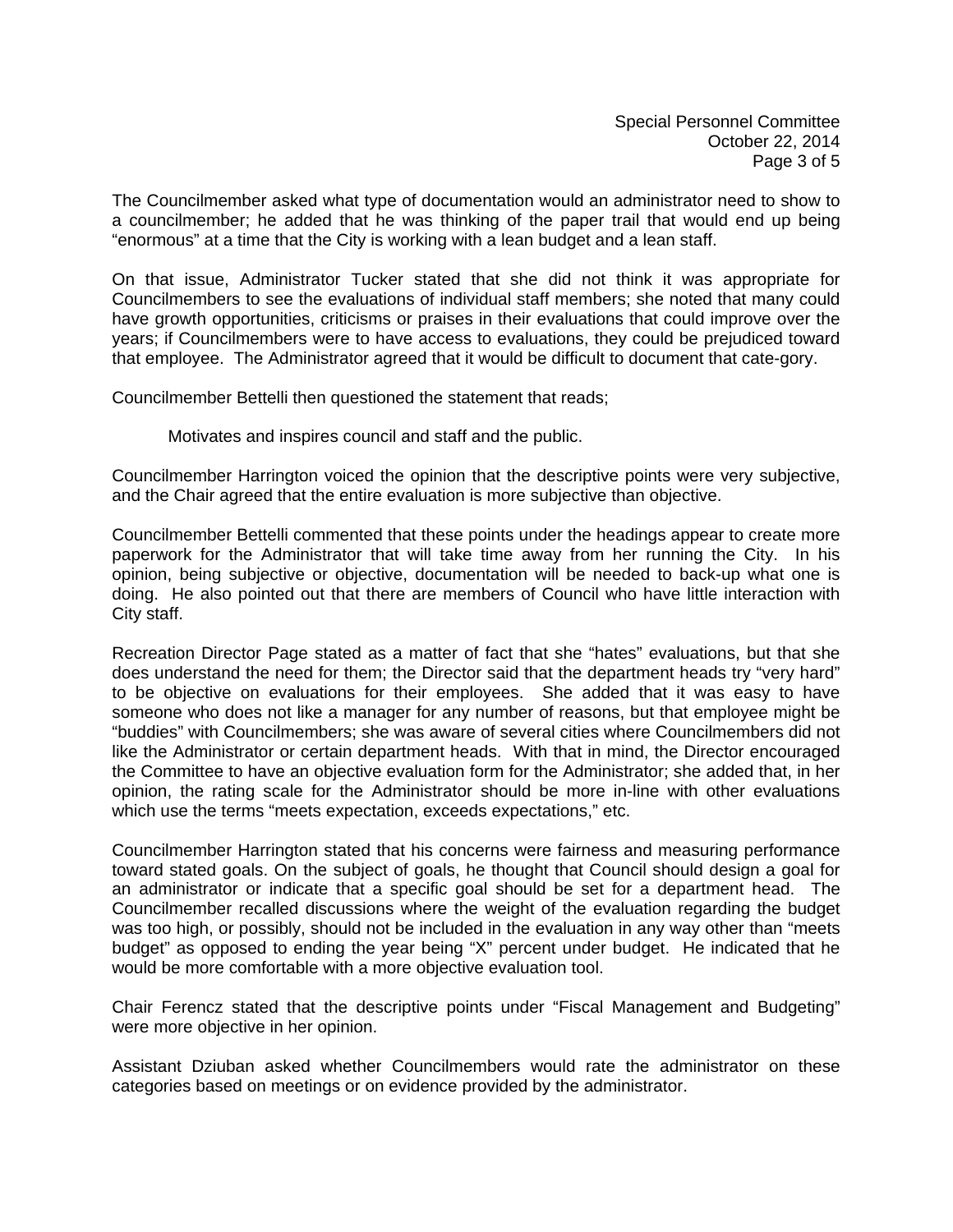The Administrator voiced concern that there will be huge variations among Council on how the evaluation tool presented at this meeting was to be scored; for example, they may read all of the descriptive points under a heading and give one (1) score which would then to be divided by the number of points in the category. Administrator Tucker opined that the scored evaluations would be inconsistent because the scoring is somewhat complicated.

Chair Ferencz expressed the opinion that the City Administrator's evaluation should be more than just a supervisor's evaluation; she added that the job the Administrator does and how she does it is much more important in terms of the City structure that the Committee needed to look at a tool that is more comprehensive.

Director Page stated that some of the leadership qualities on which department heads are evaluated on are qualities expected of an administrator. She agreed that the form presented to the Committee was complicated and that some Councilmembers would not take the time to score it; she suggested that the points under a category could be included in a paragraph which Councilmember would score once.

Chair Ferencz agreed that the Director's approach would simplify the task and stated that her goal for the evaluation tool as for it to become an education tool for an administrator based on the feedback on the evaluations.

When Administrator Tucker summarized her understanding of Director Page's suggestion, she indicated that the descriptive statements would be removed, and actual rating to be applied would be one (1) score for each heading, totaled and divided by the number of headings. She also understood that the descriptive statements included in a paragraph under the heading would be topics on which to base the evaluation score.

The Administrator thought that the first statement under the last heading "Going forward" would provide an opportunity for each member of Council to recommend a goal for the next year; the descriptive point referenced is:

 What comments do you have for the City Administrator, i.e. priorities, expectations, goals or objectives for the next rating period?

Responding to the Chair's question about whether or not the descriptive statements would be enough for the paragraph under each heading, Councilmember Bettelli said that he still has issues with some of the points.

Chair Ferencz asked whether the Committee was expected to present all of the job descriptions and the evaluation tools for approval at the Council meeting of October  $28<sup>th</sup>$ , and the Administrator responded that she understood that Council wanted the complete packet.

The Chair posed the question to the Committee about which evaluation tool the Committee wanted to present to Council for the City Administrator position, i.e. the form discussed at this meeting or the supervisor form.